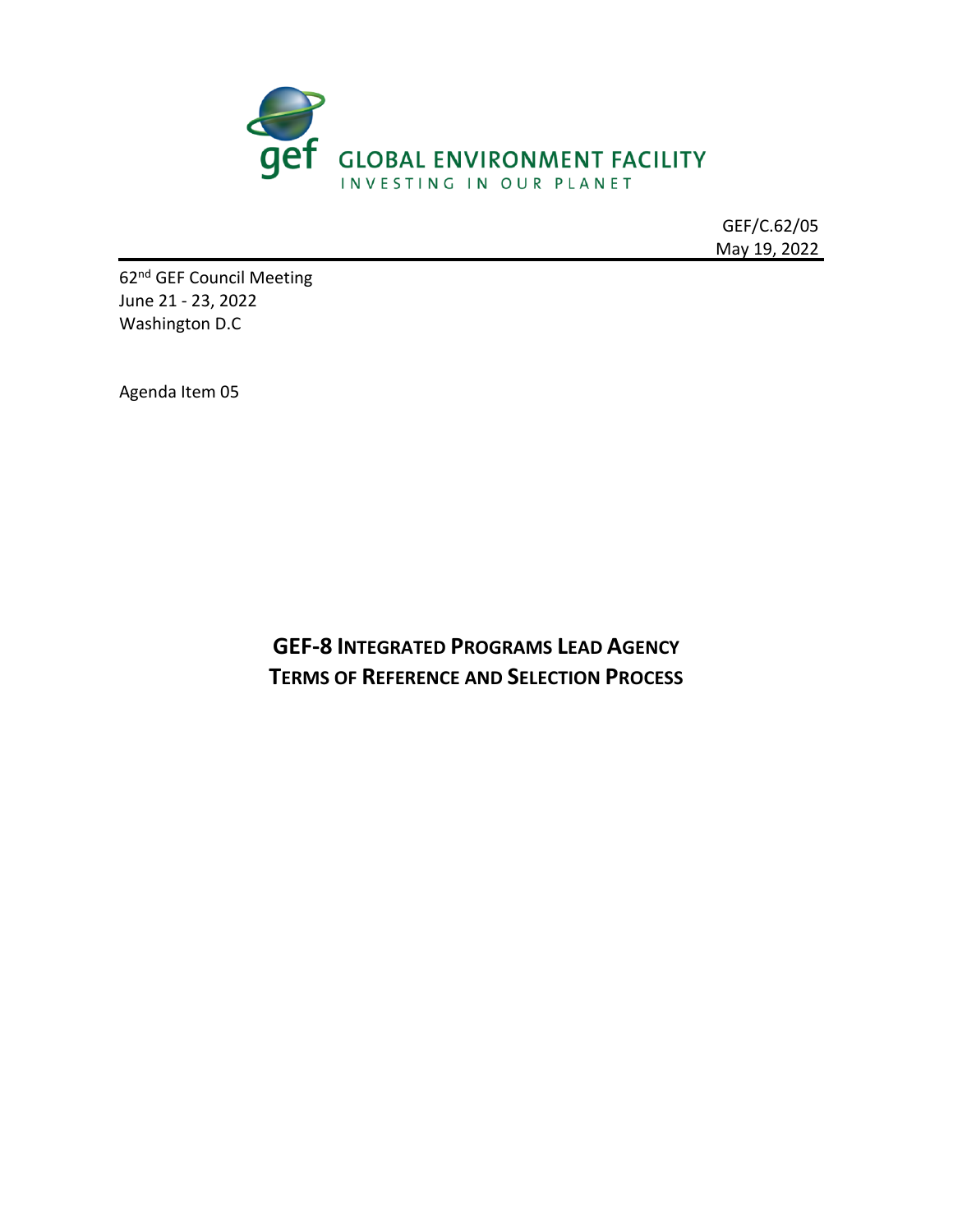## **Recommended Council Decision**

The Council, having considered GEF/C.62/05, GEF-8 Integrated Programs Lead Agency Terms of Reference and Selection Process, agrees with the proposed process for the selection of Lead Agencies and asks to be updated on the process at its next meeting.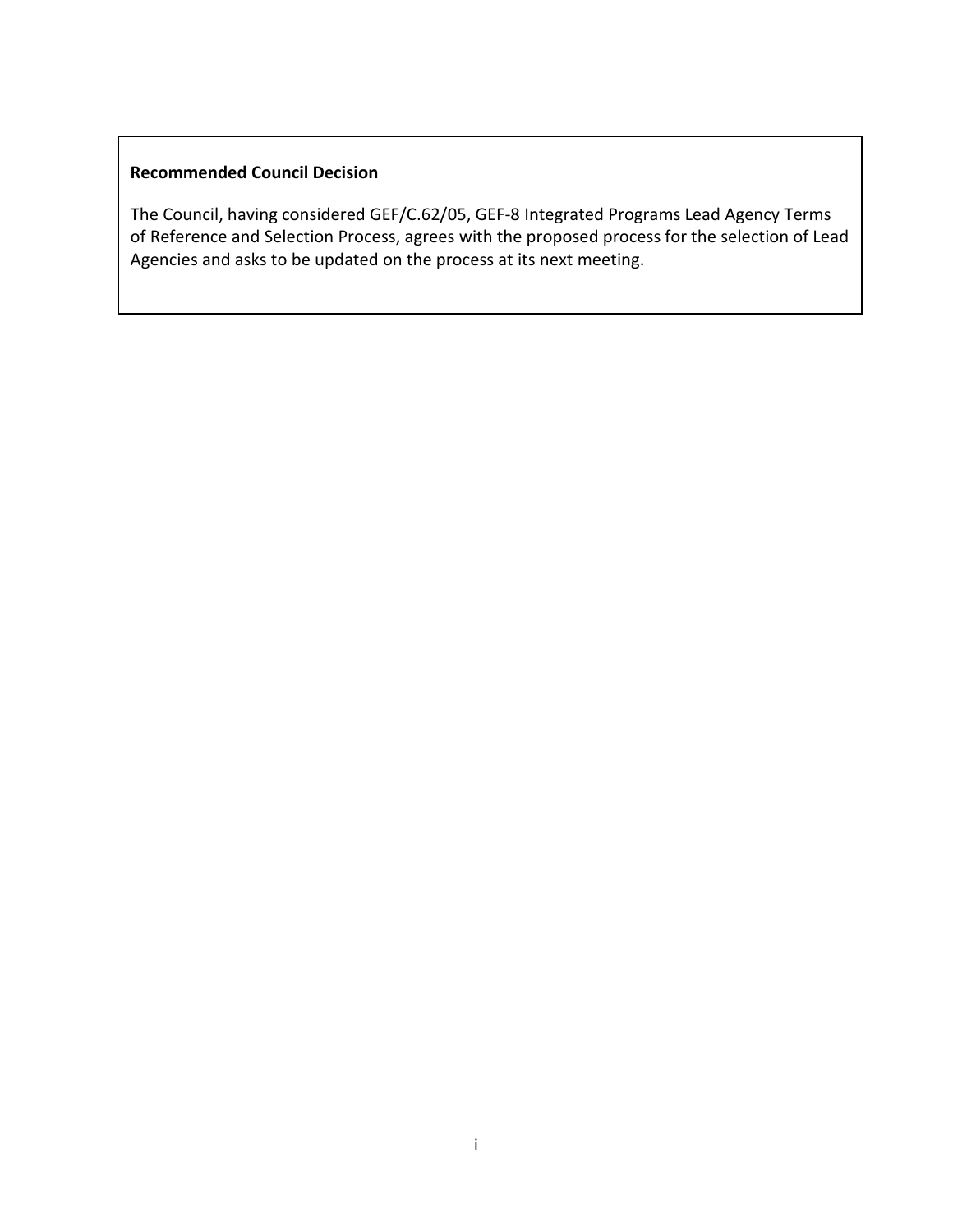# **Table of Contents**

| $\mathbf{L}$ |                                                                                   |  |  |  |  |
|--------------|-----------------------------------------------------------------------------------|--|--|--|--|
| II.          |                                                                                   |  |  |  |  |
|              |                                                                                   |  |  |  |  |
|              |                                                                                   |  |  |  |  |
|              |                                                                                   |  |  |  |  |
|              | Capability of Engaging with the Private Sector and Mobilizing Their Investment  3 |  |  |  |  |
|              |                                                                                   |  |  |  |  |
|              |                                                                                   |  |  |  |  |
| III.         |                                                                                   |  |  |  |  |
| IV.          |                                                                                   |  |  |  |  |
|              |                                                                                   |  |  |  |  |
|              |                                                                                   |  |  |  |  |
|              |                                                                                   |  |  |  |  |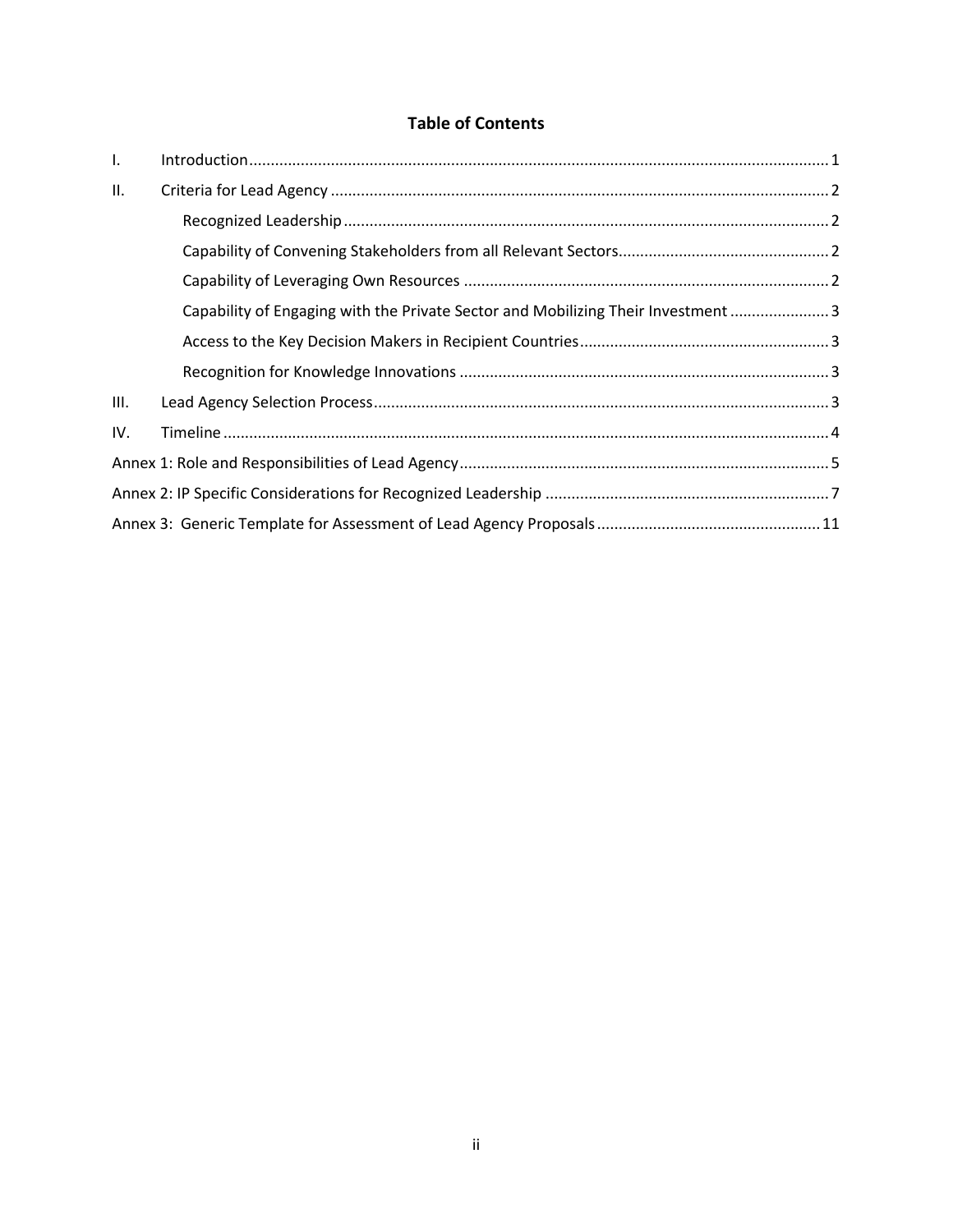### <span id="page-3-0"></span>**I. INTRODUCTION**

1. The GEF-8 Integrated Programs will follow the *Programmatic Approach* modality of the GEF Project Cycle.<sup>1</sup> As defined in the GEF Project Cycle Policy, a *Program* is a longer-term and strategic arrangement of individual yet interlinked projects that aim at achieving large-scale impacts on the global environment.<sup>2</sup> Programmatic approaches are a potentially powerful tool to leverage more results from GEF engagement. They facilitate: (i) engagement on typically complex and evolving upstream drivers of change; (ii) generation and use of project-learning; (iii) regional cooperation; (iv) South-South exchange; (v) partnership-building and programmatic co-financing; and (vi) institutional change and scale-up.

2. The focus on interlinkages between projects to achieve impactful outcomes requires that the program is led by a *single* GEF Agency. The Lead Agency is responsible for delivering on all aspects of the program — from development of the Program Framework Document (PFD)<sup>3</sup> for inclusion in a biennial work program, to establishing a governance framework that ensures that the "whole of the program is greater than sum of the parts," to overseeing "program-level" outcomes that amplify global environmental benefits and influence systemic change, and responsibility for "program-level" monitoring and reporting. The specific functions and responsibilities of a Lead Agency are presented in Annex 1. For each Integrated Program (IP), the functions are supported through the *global platforms*, which are designed and funded as "Coordination Child Projects" outside of participating countries' STAR allocations. This allows the selected Agency to focus on achieving coherence and consistency across child projects under the program, and in some cases, other relevant stand-alone GEF projects outside the program.

3. In accordance with the GEF-8 Programming Directions document,<sup>4</sup> and building on the lessons learnt from the GEF-6 Integrated Approach Pilot and the GEF-7 Impact Programs,<sup>5</sup> the GEF Secretariat will facilitate a consensus-building process to identify a Lead Agency for each of the Integrated Programs. Because of the critical need to influence transformational change in the key economic systems targeted by each of the IPs, a Lead Agency must demonstrate strong capabilities on many fronts. This includes their comparative advantage to coordinate the program, willingness to work with participating countries and other GEF Agencies, ability and track record of engagement with the private sector to achieve development goals, and facility to contribute significant co-financing to the program through their own institutional funding and by leveraging additional public and private resources at scale. More importantly, the Lead

<sup>1</sup> In its 47th Council meeting in October 2014, Council approved the paper *Improving the GEF Project Cycle*, [GEF/C.47/07,](https://www.thegef.org/sites/default/files/council-meeting-documents/19_EN_GEF.C.47.07.Rev_.01_Improving_the_GEF_Project_Cycle_1.pdf) including a proposed programmatic approach modality.

<sup>&</sup>lt;sup>2</sup> Annex 7, Para 1 of the *Guidelines on the Project and Program Cycle Policy*, [GEF/C.52/Inf.06/Rev.01](https://www.thegef.org/sites/default/files/documents/EN_GEF.C.52.Inf_.06.Rev_.01_Guidelines_on_the_Project_and_Program_Cycle_Policy.pdf)

<sup>3</sup> In some cases the Lead Agency may be required to prepare an *Addendum* to add countries to a program for which a PFD was already submitted and approved by Council.

<sup>4</sup> *GEF-8 Programming Directions,* [GEF/R.08/29/Rev.01](https://www.thegef.org/sites/default/files/documents/2022-04/GEF_R.08_29_Rev.01_GEF8_Programming_Directions.pdf)

<sup>5</sup> *Management Response to: Formative Evaluation of the GEF Integrated Approach to Address the Drivers of Environmental Degradation*[. GEF/E/C.60/09](https://www.thegef.org/sites/default/files/council-meeting-documents/EN_GEF.E.C.60.09_Evaluation_Integrated_Approach.pdf)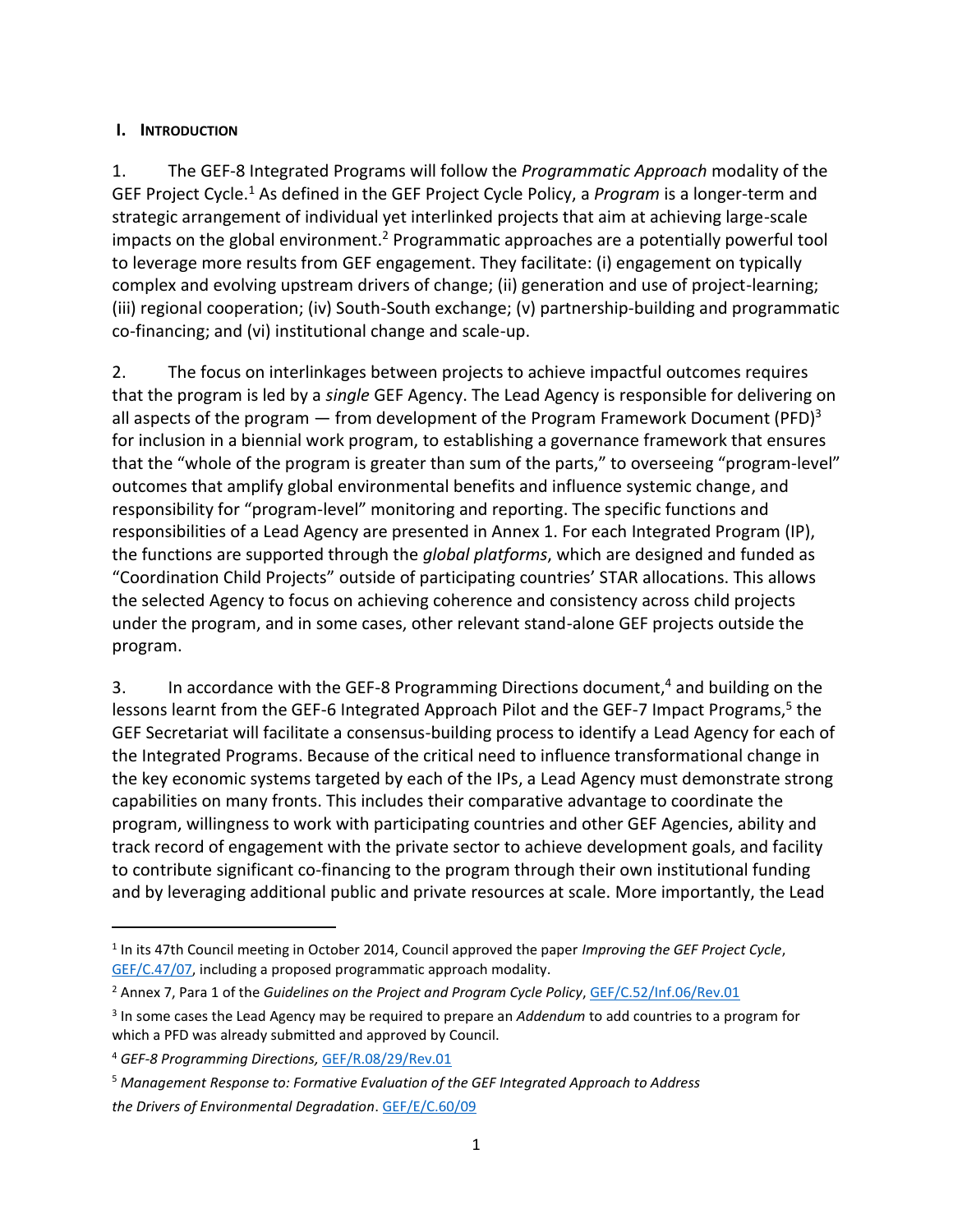Agency must demonstrate capability to deliver on Program-level objectives by coordinating the entire set of child projects designed under the program.

# <span id="page-4-0"></span>**II. CRITERIA FOR LEAD AGENCY**

4. Agencies willing and interested in the Lead role for each of the IPs are required to submit written proposals to the GEF Secretariat, which will review them based on the following criteria: *recognized leadership* (global or regional); *capability of convening stakeholders from all relevant sectors*; *capability of leveraging own resources; capability of engaging with the private sector and mobilizing their investment*; *capability of accessing key decision makers in recipient countries*; and *recognition for knowledge innovations*.

# <span id="page-4-1"></span>**Recognized Leadership**

5. The Lead agency should demonstrate its capability as a recognized leader and expert in the specific issues targeted by the IP for which it is expressing interesting. Such expectations should reflect what is considered as most critical for developing a robust and transformative program. A summary of these critical aspects for each of the IP is provided in Annex 2. These should also enable agencies to establish or propose how they would approach the design of an IP towards achieving transformative change in line with the *Healthy People, Healthy Planet* framework.

# <span id="page-4-2"></span>**Capability of Convening Stakeholders from all Relevant Sectors**

6. The Lead Agency will also need to have the power to convene world and global leaders as well as stakeholders from all sectors relevant to the IP-specific agenda. This is critical for helping to foster productive and innovative dialogues as well as creating new solutions along the pathway to transformative outcomes for the targeted economic system. The Lead Agency must possess a "systems" vision and credible track record of action demonstrating execution of this vision.

# <span id="page-4-3"></span>**Capability of Leveraging Own Resources**

7. In line with the GEF's Updated Co-Financing Policy<sup>6</sup> and overall GEF-8 ambition, the Lead Agency is required to leverage, through its own investments and programming, co-financing amounts that reflect its commitment towards the IP-specific agenda. The co-financing amount should be mostly as investments mobilized. Weighed against the challenge of transforming the key economic systems, these leveraged resources must be significant enough that when combined with the resources of the GEF they are considered sufficient to accomplish essential goals across the entirety of the program.

<sup>6</sup> *Updated Co-Financing Policy*, [GEF/C.54/10/Rev.01](https://www.thegef.org/sites/default/files/council-meeting-documents/EN_GEF.C.54.10.Rev_.01_Co-Financing_Policy.pdf)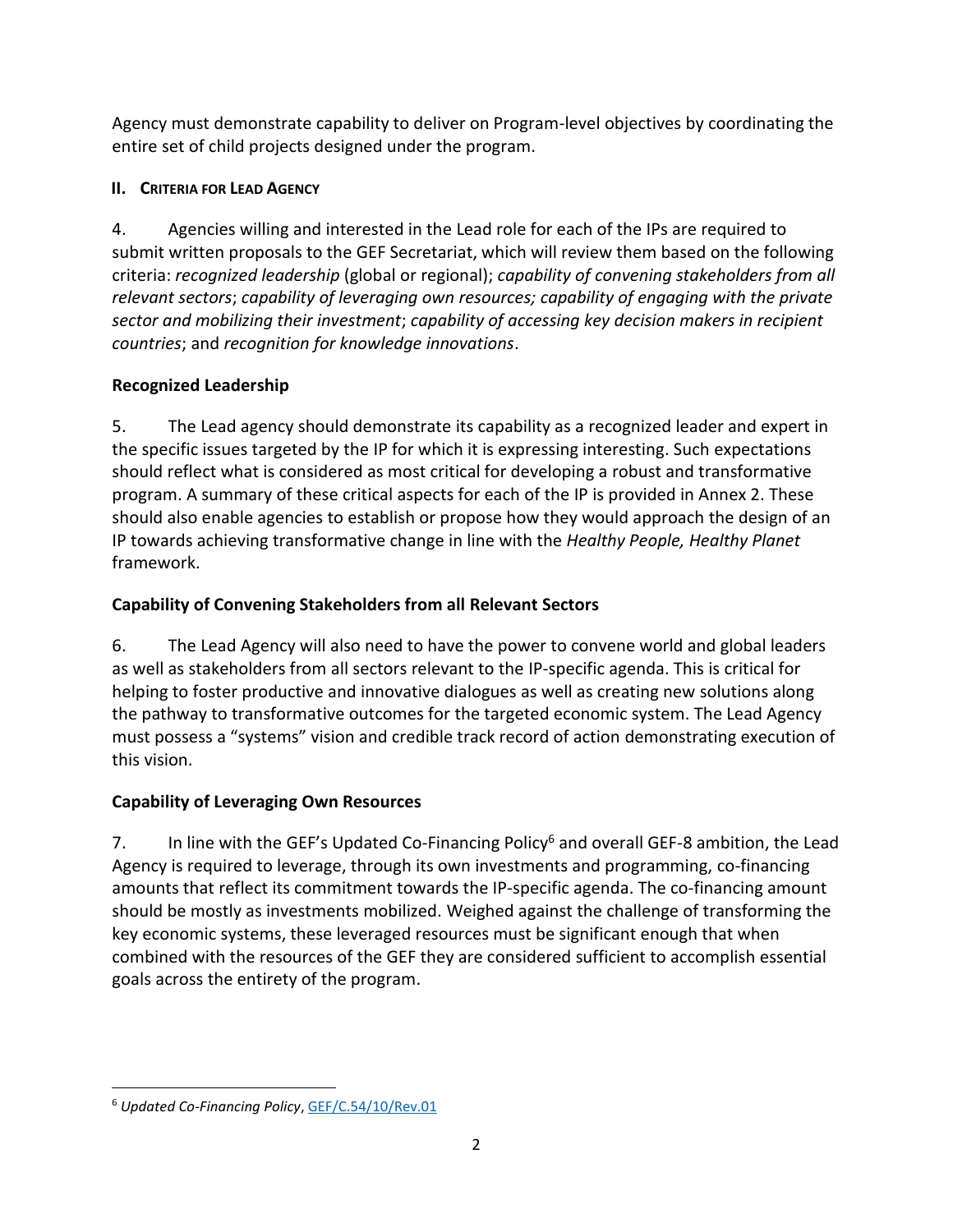# <span id="page-5-0"></span>**Capability of Engaging with the Private Sector and Mobilizing Their Investment**

8. In addition to contributing their own public resources as co-financing, the Lead Agency will be required to crowd-in and mobilize meaningful investment and action from private sources. The Lead Agency must demonstrate capability to engage in meaningful relationships with private sector companies and financiers that operate in the appropriate IP space. It should attest to an established track record of mobilizing private sector financing at scale for development purposes, and history of catalyzing action from private companies leading to positive environmental outcomes.

# <span id="page-5-1"></span>**Access to the Key Decision Makers in Recipient Countries**

9. The Lead Agency must demonstrate access to a broad range of key decision makers from relevant ministries in a considerable number of recipient countries. This should include not only line ministries with authority over technical areas (e.g. Forestry, Agriculture, Environment, Urban Development, etc.), but also those ministries responsible for national budget and planning processes (e.g. Finance, Investment, Planning, etc.), and cross-sectoral integration and coordination authorities and agencies.

# <span id="page-5-2"></span>**Recognition for Knowledge Innovations**

10. The Lead Agency must have an established track record in creating and mobilizing knowledge innovations that help countries make informed decisions about transforming key economic systems. This will include capability to engage with scientific and technical institutions operating globally as well as those associated with regions and countries.

# <span id="page-5-3"></span>**III. LEAD AGENCY SELECTION PROCESS**

11. At the start of GEF-8, all 18 GEF Agencies will be given the opportunity to express interest in taking a role as Lead Agency for one or more IPs in accordance with the criteria. The process will enable Agencies to demonstrate their capability to carry out the responsibilities associated with the role, including comparative advantage to coordinate the program, and willingness to work with participating countries and other GEF Agencies. The Lead Agency selection process will be done simultaneously for all eleven (11) IPs.

12. Prior to issuing a call for proposals, the GEF Secretariat will organize a briefing session for all agencies to present and discuss the selection criteria and expectations. Agencies are expected to use the criteria as guidance for their proposals and are free to use any format they deem appropriate. In developing the proposals, agencies should take into consideration the following aspects that will serve as the basis for assessment by the GEF Secretariat:

• Demonstrate institutional strength / comparative advantage, including track record of achievements relative to the IP-specific agenda,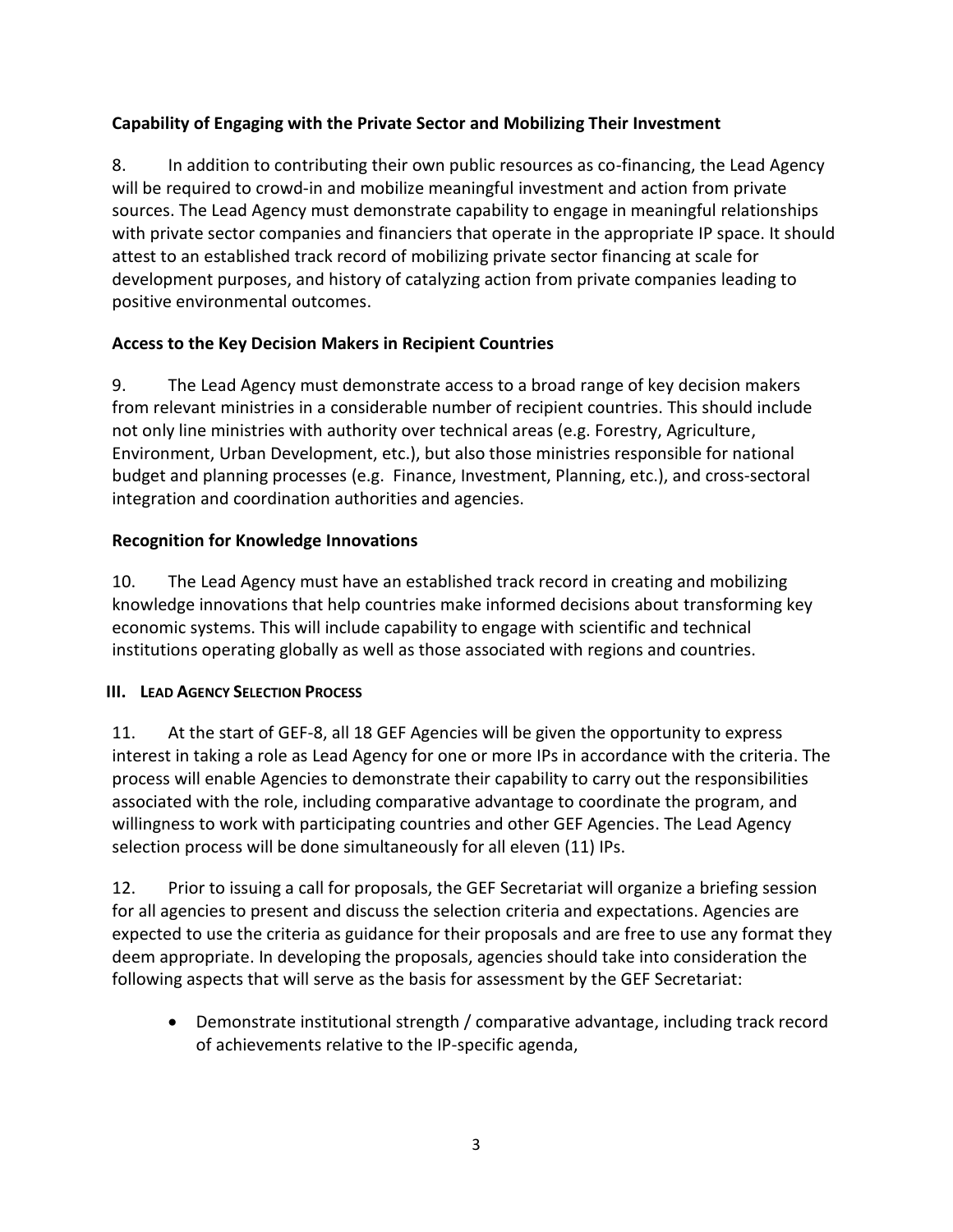- Propose a compelling vision and approach for the IP, including how the global platform in synergy with the child projects will be used to engage key stakeholders, achieve coherence and consistence in delivery, and influence systemic change, and
- Clarify approach to mobilizing resources and leveraging investment, including existing or planned initiatives that could be potentially harnessed for the IP.

13. In preparing the proposal, an agency should feel free to consult or engage with other agencies. If such consultations result in an interest for a joint or "co-lead" proposal, then one agency must be designated to serve as *de facto* lead subject to the criteria for Lead Agency outlined in this note. While the value-add of a co-lead proposal will not be ignored, a designated lead is necessary to minimize risk of dispersing overall accountability for the program. The designated lead in a "co-leadership" arrangement is therefore accountable for carrying out all the functions described in Annex 1.

14. Proposals for Lead Agency should not exceed ten (10) pages but can be accompanied by annexes or relevant resources. A GEF Secretariat technical team will review proposals submitted for each IP and rate them based on a standard template (see Annex 2). If necessary, the teams will follow-up with individual agencies to seek clarification on their proposal submission. Once the assessments are completed, the GEF Secretariat will prepare a brief report to accompany announcements of the Lead Agency selections.

# <span id="page-6-0"></span>**IV. TIMELINE**

- 15. The following [TENTATIVE] timeline will be followed for selection of the Lead Agencies:
	- **30 August 2022** *Terms of Reference and Criteria for Lead Agency* of IPs circulated to all agencies and a consultative meeting organized to discuss and clarify any concerns.
	- **30 September 2022** Deadline for Agencies to submit proposals for Lead Agency role to the GEF Secretariat. The GEF Secretariat will review and rate proposals and make a final selection for each IP.
	- **30 October 2022**  The GEF Secretariat will notify agencies on outcomes of the selection process and prepare a briefing note for the Council Meeting in December.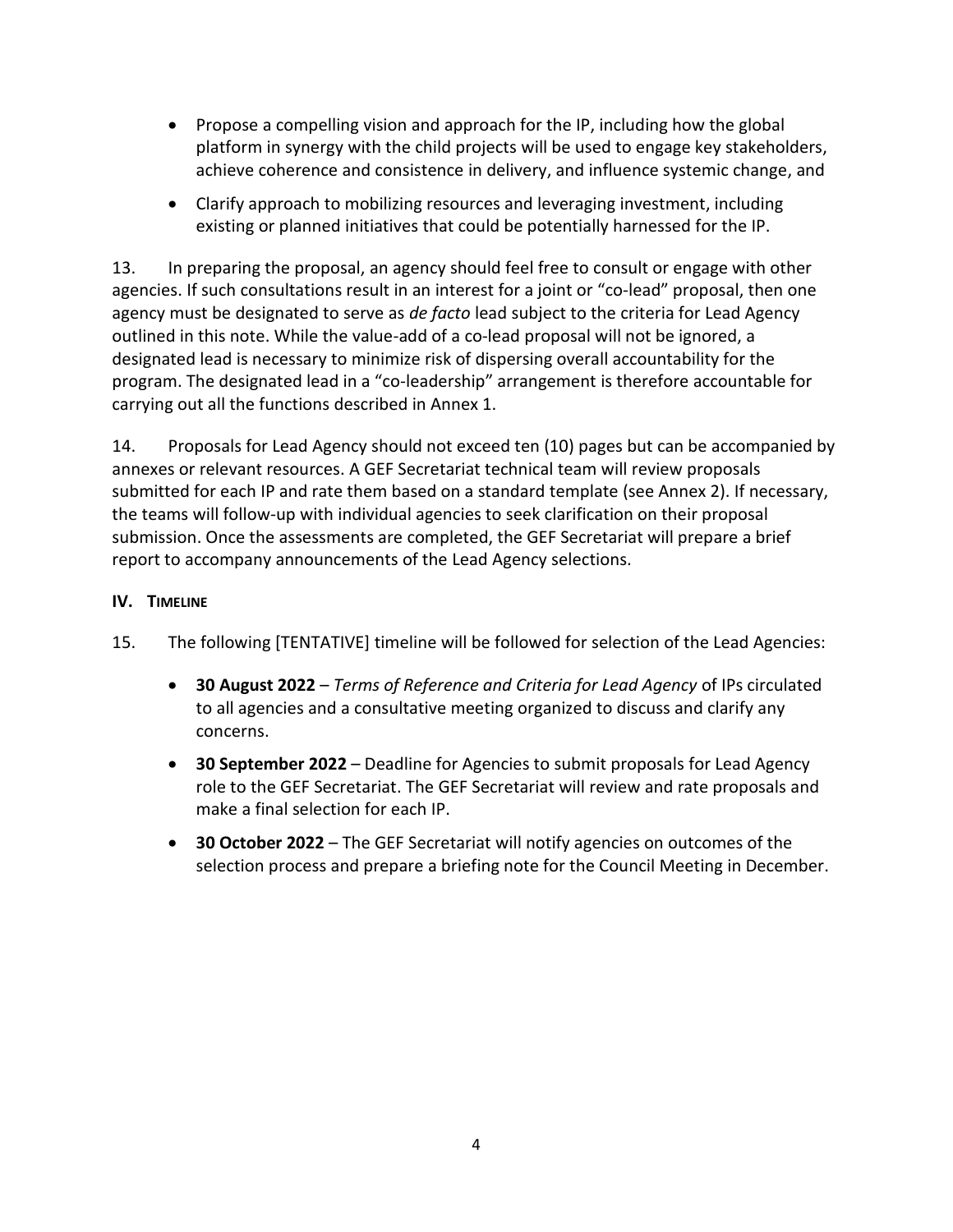### <span id="page-7-0"></span>**ANNEX 1: ROLE AND RESPONSIBILITIES OF LEAD AGENCY**

1. The Lead Agency is critical for ensuring that the program operates in a space that enables the GEF financing to harness existing efforts by a wide range of entities including development partners, private sector, and other financing institutions. This will ensure that the program influences transformational change beyond what is possible with the limited resources, while at the same time crowding-in diverse partners and initiatives to maximize potential for impact.

2. The specific functions and associated responsibilities of the Lead Agency fall into the following three categories:

- 1. Program Development and Administrative Role
	- *Preparation and Submission of PFD* The Lead Agency, along with other participating Agencies and in consultation with relevant country institutions and other relevant partners, prepares a PFD. The Lead Agency submits the PFD to the Secretariat for review on a rolling basis.
	- *Revision and Resubmission of PFD* The Lead Agency re-submits an Addendum or revised PFD for Council approval prior to the PFD Commitment Deadline if the following are requested: (a) an increase in proposed utilization of country STAR allocations for Child Projects; and / or (b) an increase in GEF resources for the Program.
	- *Design and submission of the Coordination Child Project A key innovation for* GEF-8 is ensuring that the coordination child project, which supports the global platform for each IP, will be designed alongside the PFD to ensure that Lead Agency roles and responsibilities are fully supported from the outset after PFD approval. This project will establish and anchor all program-level priorities including the theory of change and program results framework, which would then guide design of all country child projects.
	- Monitoring and Reporting<sup>7</sup> Lead Agencies are required to submit reports related to the approved PFD to the GEF Secretariat. At completion or at near completion of the program, or at a time-milestone given in the PFD, the Lead Agency should evaluate the program. The Lead Agency is expected to submit a yearly report on the status of the entire program within one year after Council approval of the PFD and every year thereafter. The report should highlight program-level activities and achievements that go beyond those of the individual Child Projects as presented in Project Implementation Reports (PIRs). It should include progress towards program-level outcomes, major milestones achieved through overall program implementation, and engagement in regional or global fora as a means towards advancing the overall program goal.

<sup>&</sup>lt;sup>7</sup> Annex 9, Para 11 of the *Guidelines on the Project and Program Cycle Policy*, [GEF/C.52/Inf.06/Rev.01](https://www.thegef.org/sites/default/files/documents/EN_GEF.C.52.Inf_.06.Rev_.01_Guidelines_on_the_Project_and_Program_Cycle_Policy.pdf)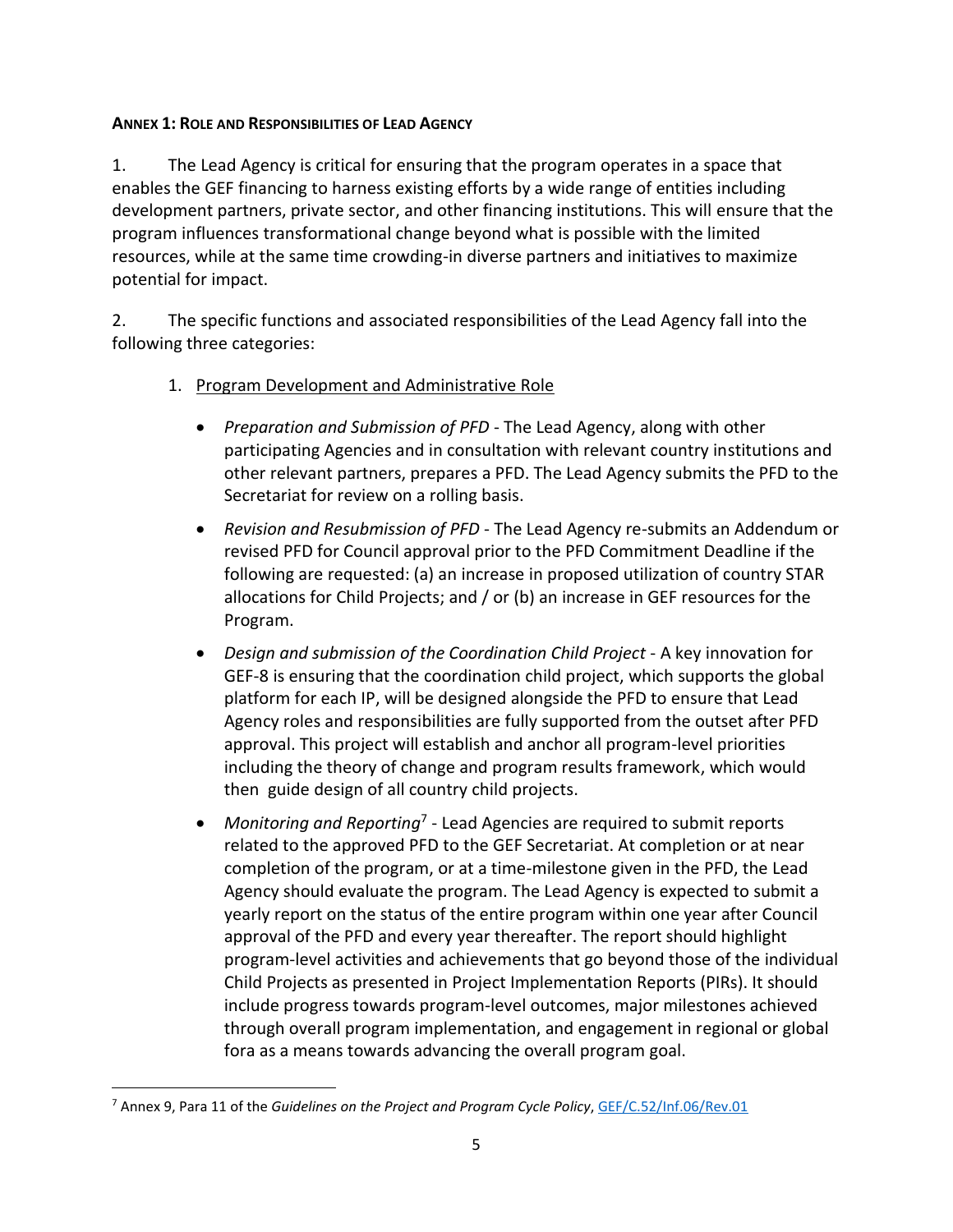## 2. Technical Assistance Role

- *Review and selection of Country Expressions of Interests (EOIs) in the program* The Lead Agency, in consultation with the GEF Secretariat, will review all country EOIs in the program, and make the final recommendations based on established criteria for the inclusion of participating countries in an Integrated Program.<sup>8</sup>
- *Inputs on design of Country Child Projects*: The Lead Agency and the GEF Secretariat will work closely together on facilitating and guiding other participating GEF Agencies during development of country-child project proposals, to ensure coherence and consistency with the overall program framework. The Lead Agency will also provide upstream feedback and input on drafts of the child project proposals before submission to the GEF Secretariat for CEO Endorsement.

# 3. Program Coordination and Oversight Role

- *Program Governance* The Lead Agency, through the global platform or "coordination child project" is responsible for establishing a governance mechanism that: a) ensures effective coordination "within" the program for achieving coherence and consistency, and b) connects the program "externally" to other relevant initiatives / platforms that are playing a critical role in advancing the IP-specific agenda. This responsibility is key to ensuring that the GEF investment is appropriately embedded within the wider context for influencing systems transformation through the IP.
- *Program Coordination* The Lead Agency implements the associated global / regional child project and / or the coordination mechanism that monitors and ensures coherence among all child projects included in the program, while also being responsible for facilitating collaborative engagement by all GEF agencies and relevant entities (institutions, networks, etc.) participating in the program.
- *Program Integration* The global / regional child project is critical for linking the country-specific child projects to a "knowledge platform" that will facilitate learning and exchange between countries. The platform will also create a "space" for countries to access innovations, tools and good practices; seek technical assistance on relevant thematic aspects. This includes providing training and capacity development opportunities, establishing standards for monitoring and assessment of outcomes, and creating communities of practice on key thematic issues.

<sup>8</sup> Para 24 and 34, *Project and Program Cycle Policy*, [OP/PL/01](https://www.thegef.org/sites/default/files/documents/Project_Program_Cycle_Policy.pdf)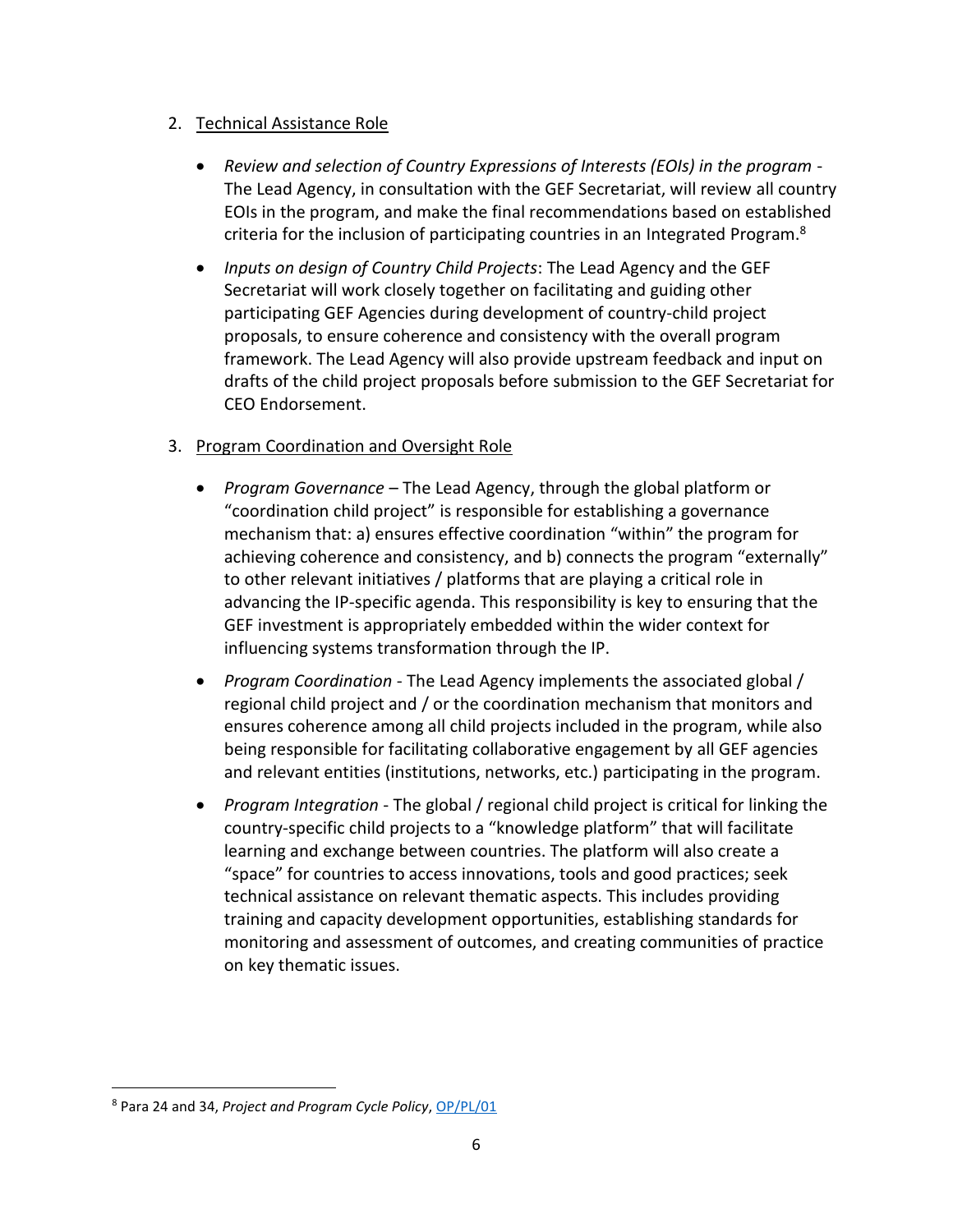#### <span id="page-9-0"></span>**ANNEX 2: IP SPECIFIC CONSIDERATIONS FOR RECOGNIZED LEADERSHIP**

#### *Amazon, Congo, and Critical Forest Biomes*

- Demonstrated leadership in one of the three priorities targeted under the program: Amazon Basin, Congo Basin, and Critical Forest Biomes (Indo-Malaya and Mainland Asia, Mesoamerica region and Guinean forests of West Africa)
- Convening power for all relevant sectors, as well as specific stakeholders from relevant sectors to the IP agenda, notably from the private sector, CSO, Indigenous People, etc.
- Solid track record of transformative actions to safeguard and sustainably use tropical forests: creation and effective management of protected areas, sustainable forest management, integrated approaches to tackle drivers of deforestation and forest degradation.
- Evidence of experience with developing and supporting ambitious policies to support forest conservation, halt deforestation and restore the integrity of forests in developing country regions.
- Strong capacity for multi-stakeholder convening, coordination and knowledge management issues specific to the targeted biomes, including a clear approach to build on experience with relevant existing GEF programs (Amazon Sustainable Landscapes and Congo Basin Sustainable Landscapes).

#### *Blue and Green Islands*

- Experience in one (or preferably more) SIDS sub-regions with a demonstrated commitment to working with SIDS, including evidence of promoting knowledge sharing and learning with plans to ensure continuity beyond GEF-8.
- Deep knowledge and experience in the areas of ecosystem valuation, natural capital accounting and related fields and their application in national planning processes (terrestrial and marine)
- Solid track record with supporting multiple types of nature-based solutions and their implementation.

#### *Circular Solutions to Plastic Pollution*

- Commitment to a circular economy approach and public-private sector partnerships
- Evidence of thought leadership with regard to the challenges to reducing plastic pollution and the government policies, businesses practices, and consumer behavior need to tackle these challenges.
- Close partnerships with global initiatives that foster knowledge sharing, including the Global Plastic Action Partnership, the Alliance to End Plastic Waste, Ellen MacArthur Foundation, and others.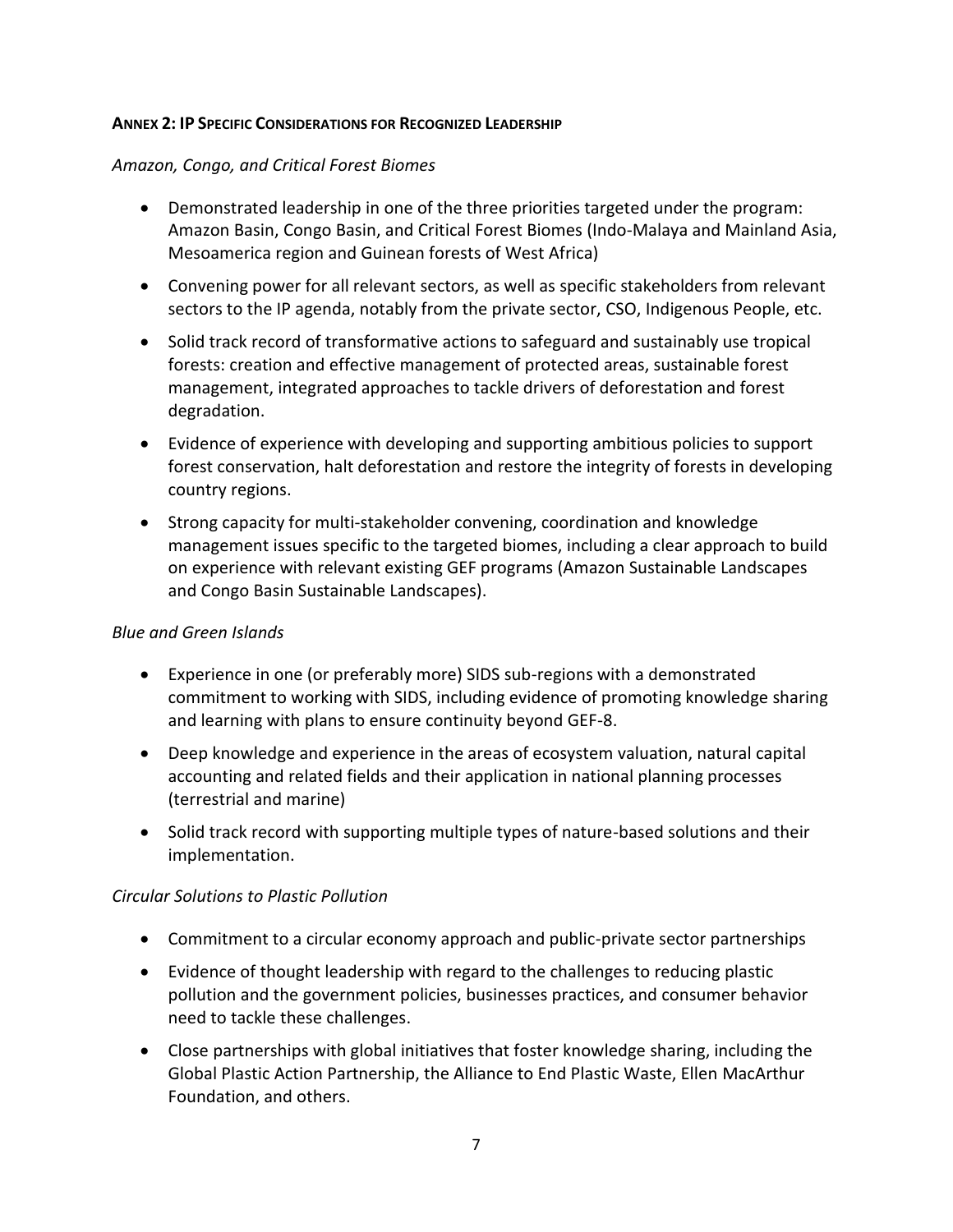## *Clean and Healthy Ocean*

- Evidence of thought leadership towards advancing the nutrient pollution agenda at global and regional levels.
- Solid track record in supporting countries at global or regional level with analysis needed for the preparation and implementation of nutrient pollution strategies, including the ability to effectively engage with and obtain buy-in from political decision makers including in the ministries of Finance, Environment, Energy, Natural Resources, etc. when preparing and implementing plans and strategies.
- Demonstrated understanding specific to cost-benefit analysis and how coordinated action on nutrient pollution may offer multiple benefits for the environment, health, and the economy.

# *Ecosystem Restoration*

- Evidence of leadership towards advancing the ecosystem restoration agenda at global and regional levels.
- Solid track record in supporting countries at global or regional level in the preparation and implementation of restoration initiatives.
- Active involvement in the UN Decade of Ecosystem Restoration and engagement with relevant partnership platforms.
- Evidence of the ability to effectively engage with and obtain buy-in from political decision makers including multilateral environmental agreements that have goals related to ecosystem restoration.

# *Elimination of Hazardous Chemicals from Supply Chains*

- Experience in supply chain management as it relates to chemicals and waste.
- Leadership in textiles, fashion, construction at the global level.
- Demonstrated leadership of major chemicals and waste programs.
- Close partnership with global initiatives on fashion and construction.
- Ability to put together multi-disciplinary teams to manage complex supply chains.

## *Food Systems*

• Demonstrate an explicit focus on food systems at the global scale as part of its overall operation, including track record of engagement with supply chains of major commodities, food crops, livestock and aquaculture.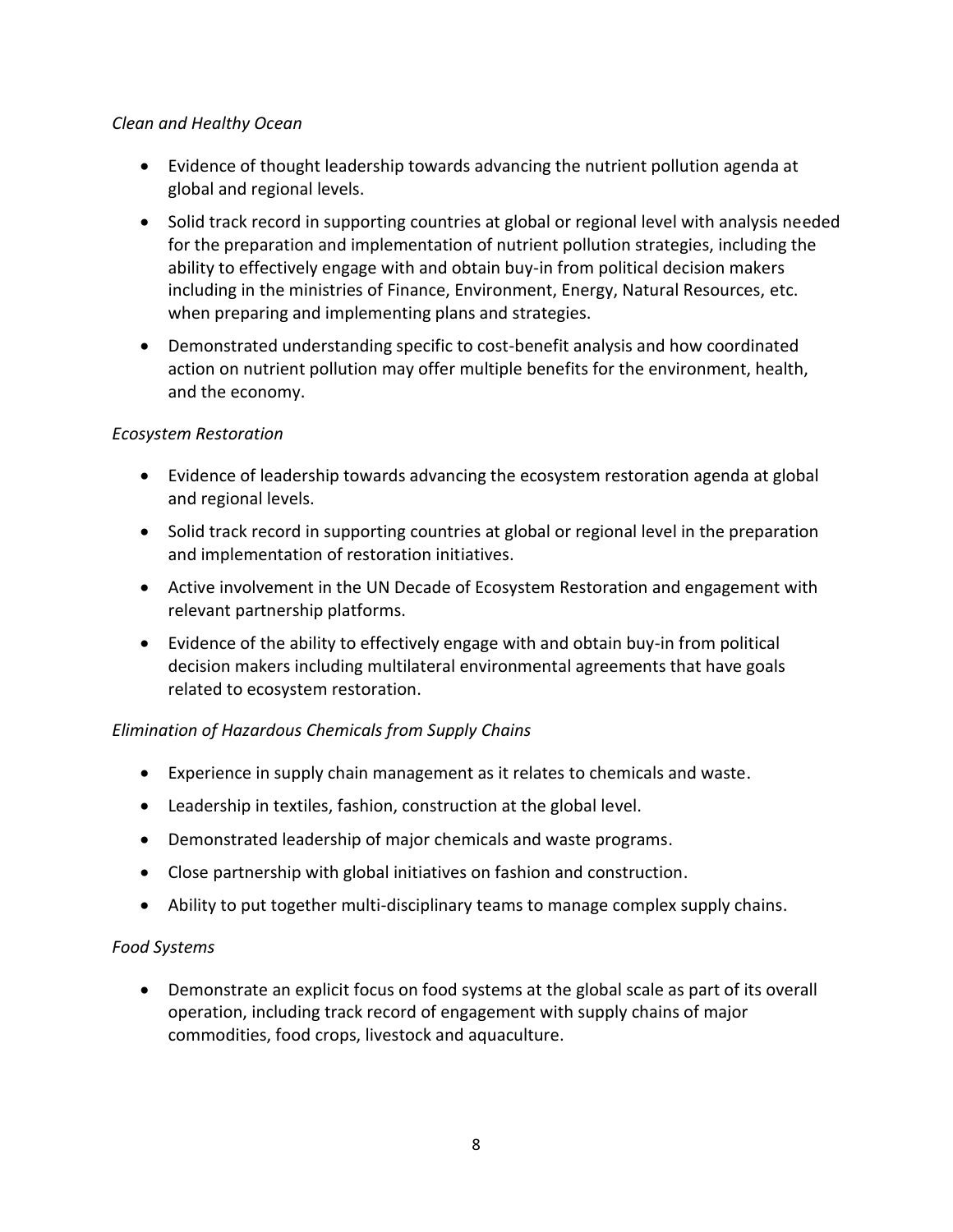- Evidence of agency's approach to mobilizing and working with diverse stakeholders as a means of transforming food systems, including private sector entities involved in food supply chains.
- Demonstrated involvement with relevant global / regional fora, including platforms and initiatives aimed at promoting sustainable food systems through integration of horizontal (landscape) and vertical (supply/value chain) dimensions.
- Strong capacity for multi-stakeholders' coordination and knowledge management at global scale on food systems, including a clear approach to build on experience with the following GEF programs: Resilient Food Systems, Good Growth Partnership, and Food Systems, Land Use and Restoration (FOLUR).

## *Greening Transportation Infrastructure Development*

- Successful experience working across ministries and securing political commitments while supporting countries in the development and implementation of policy and regulatory frameworks, plans, and guidelines that create enabling conditions for sustainable large-scale transportation infrastructure in the sub-sectors of roads, railroads, and ports.
- Demonstrated capacity in project implementation with the public and private sector to prevent and mitigate indirect and direct negative impacts on biodiversity caused by road construction, railroad construction and ports.
- Demonstrated experience in assessing and incorporating ecosystem service and natural capital values into infrastructure sector planning to address both infrastructure impacts and dependencies at a landscape or greater scale.
- Demonstrated experience in supporting participatory approaches for developing sustainable infrastructure with diverse stakeholders, including the private sector, communities, academia, and civil society organizations.
- Successful experience supporting mainstreaming of biodiversity considerations in key productive sectors such as agriculture, forestry, tourism, and extractive industries (mining, oil, gas) that have significant terrestrial footprints and catalyzing action from private companies leading to positive environmental outcomes.

## *Net-Zero Nature Positive Accelerator*

- Evidence of a solid track record in supporting countries at global or regional level with socio-economic analysis needed for the preparation and/or implementation of longterm decarbonization strategies.
- Demonstrated understanding and preferably a solid track record of projects related to the interlinkages between climate mitigation policies/investments and biodiversity conservation, including but not limited to, the AFOLU sector.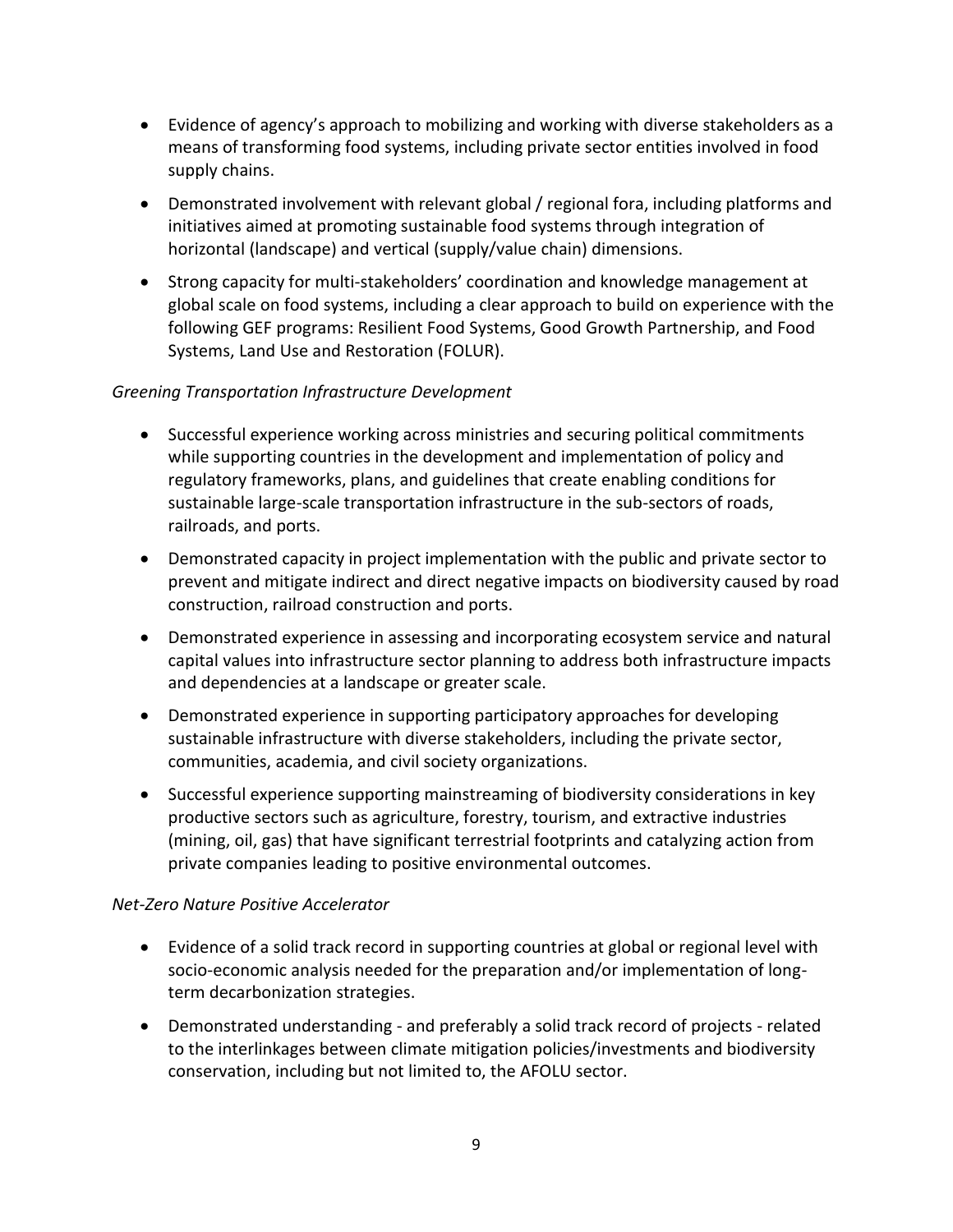• Evidence of leadership in the knowledge management of the topic of deep decarbonization and nature-positive development.

### *Sustainable Cities*

- Evidence of thought leadership in advancing urban sustainability agenda and applying an integrated and systems-based approach to tackle environmental degradation challenges in cities globally.
- Proven track record of working with national governments and city leadership towards raising ambition for action to tackle climate change, loss of nature and pollution (e.g. hazardous waste, air and water pollution, etc.) in cities.
- Evidence of experience of working across multiple governance levels and sectors in the urban context along with deep in-house expertise and experience in urban planning, capacity building, financing, and technology/infrastructure solutions to deliver global environmental benefits at scale.
- A clear approach to build on the existing Sustainable Cities programs and leverage their knowledge platforms and networks to accelerate sustainability action in the overall portfolio of cities and beyond.

#### *Wildlife Conservation for Development*

- Evidence of having a global scope and reach with significant positive past performance in facilitating and supporting global wildlife conservation and counter trafficking programs.
- Demonstrated capability to effectively engage with and obtain buy-in from political decision makers including in the ministries of finance, environment/natural resources, health, agriculture, tourism and police, customs and other enforcement agencies etc.
- Demonstrated capacity to engage national project teams, governments, nongovernmental and international organizations and enable global, regional and national cooperation for wildlife conservation, illegal wildlife trade, wildlife-based economies and human-wildlife-animal health.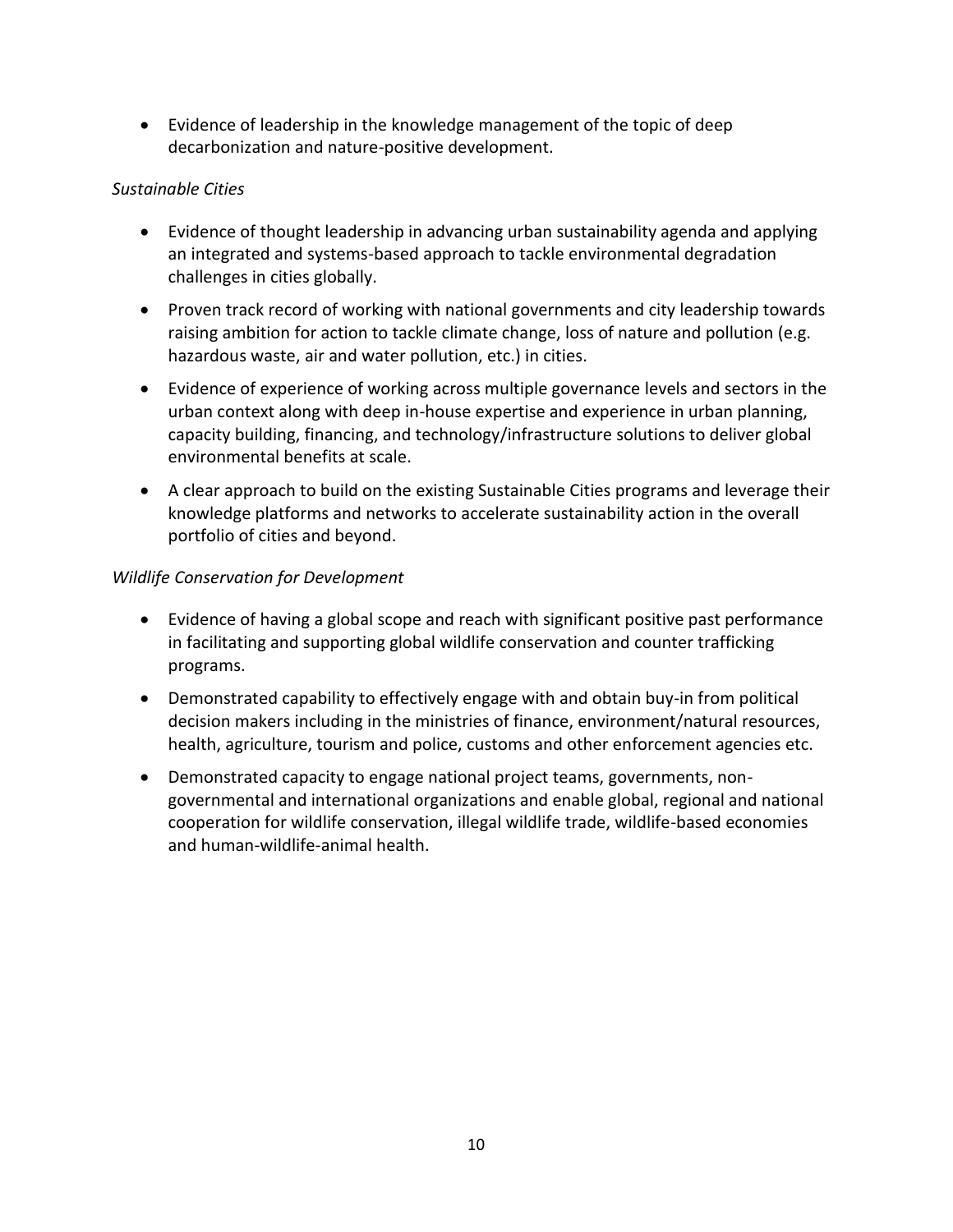|                                                |                                                                              | Qualitative        | Score <sup>9</sup> |  |  |
|------------------------------------------------|------------------------------------------------------------------------------|--------------------|--------------------|--|--|
|                                                | <b>Review Criteria and Questions</b>                                         | <b>Assessment</b>  | HIGH = 3, MODERATE |  |  |
|                                                |                                                                              |                    | $= 2$ , LOW $= 1$  |  |  |
| INSTITUTIONAL STRENGTH / COMPARATIVE ADVANTAGE |                                                                              |                    |                    |  |  |
| 1.                                             | Does the agency clearly articulate its strengths/                            |                    |                    |  |  |
|                                                | comparative advantages as relevant to the IP?                                |                    |                    |  |  |
| 2.                                             | Did the agency clearly demonstrate how its strengths/                        |                    |                    |  |  |
|                                                | comparative advantage will be deployed toward                                |                    |                    |  |  |
|                                                | effectively delivering the IP objectives?                                    |                    |                    |  |  |
| 3.                                             | Did the agency demonstrate capability and                                    |                    |                    |  |  |
|                                                | commitment toward convening relevant stakeholders                            |                    |                    |  |  |
|                                                | and partners that are critical for the IP agenda?                            |                    |                    |  |  |
| PROGRAM DESIGN FRAMEWORK                       |                                                                              |                    |                    |  |  |
|                                                | 4. Is proposed framework in line with the IP strategy in                     |                    |                    |  |  |
|                                                | the GEF-8 programming directions document?                                   |                    |                    |  |  |
| 5.                                             | Does the proposal include a clear vision of how                              |                    |                    |  |  |
|                                                | global/regional Child Project will be linked with                            |                    |                    |  |  |
|                                                | country investments?                                                         |                    |                    |  |  |
|                                                |                                                                              |                    |                    |  |  |
| 6.                                             | Does the agency propose a clear vision for the global/                       |                    |                    |  |  |
|                                                | regional Child Project that will help catalyze the<br>needed systems change? |                    |                    |  |  |
|                                                |                                                                              |                    |                    |  |  |
| 7.                                             | Does the agency provide a clear and valid explanation                        |                    |                    |  |  |
|                                                | of the role of private sector and how to involve them                        |                    |                    |  |  |
|                                                | in the IP?                                                                   |                    |                    |  |  |
| RESOURCE MOBILIZATION AND INVESTMENT LEVERAGE  |                                                                              |                    |                    |  |  |
|                                                | 8. Does the proposal include a clear vision for expected                     |                    |                    |  |  |
|                                                | finance to be mobilized across the IP? Is the vision                         |                    |                    |  |  |
|                                                | clear and are the estimates realistic?                                       |                    |                    |  |  |
| 9.                                             | Does the agency provide clear and realistic estimates,                       |                    |                    |  |  |
|                                                | type (i.e., leveraged investment and others) and                             |                    |                    |  |  |
|                                                | source of co-financing?                                                      |                    |                    |  |  |
|                                                | 10. Does the agency vision include capability of leveraging                  |                    |                    |  |  |
|                                                | its own resources for the IP?                                                |                    |                    |  |  |
|                                                |                                                                              |                    |                    |  |  |
|                                                |                                                                              | <b>TOTAL SCORE</b> |                    |  |  |

#### <span id="page-13-0"></span>**ANNEX 3: GENERIC TEMPLATE FOR ASSESSMENT OF LEAD AGENCY PROPOSALS**

<sup>9</sup> **3-HIGH** = Strong evidence provided; **2-MODERATE** = Some evidence provided; **1-LOW =** Limited evidence provided.